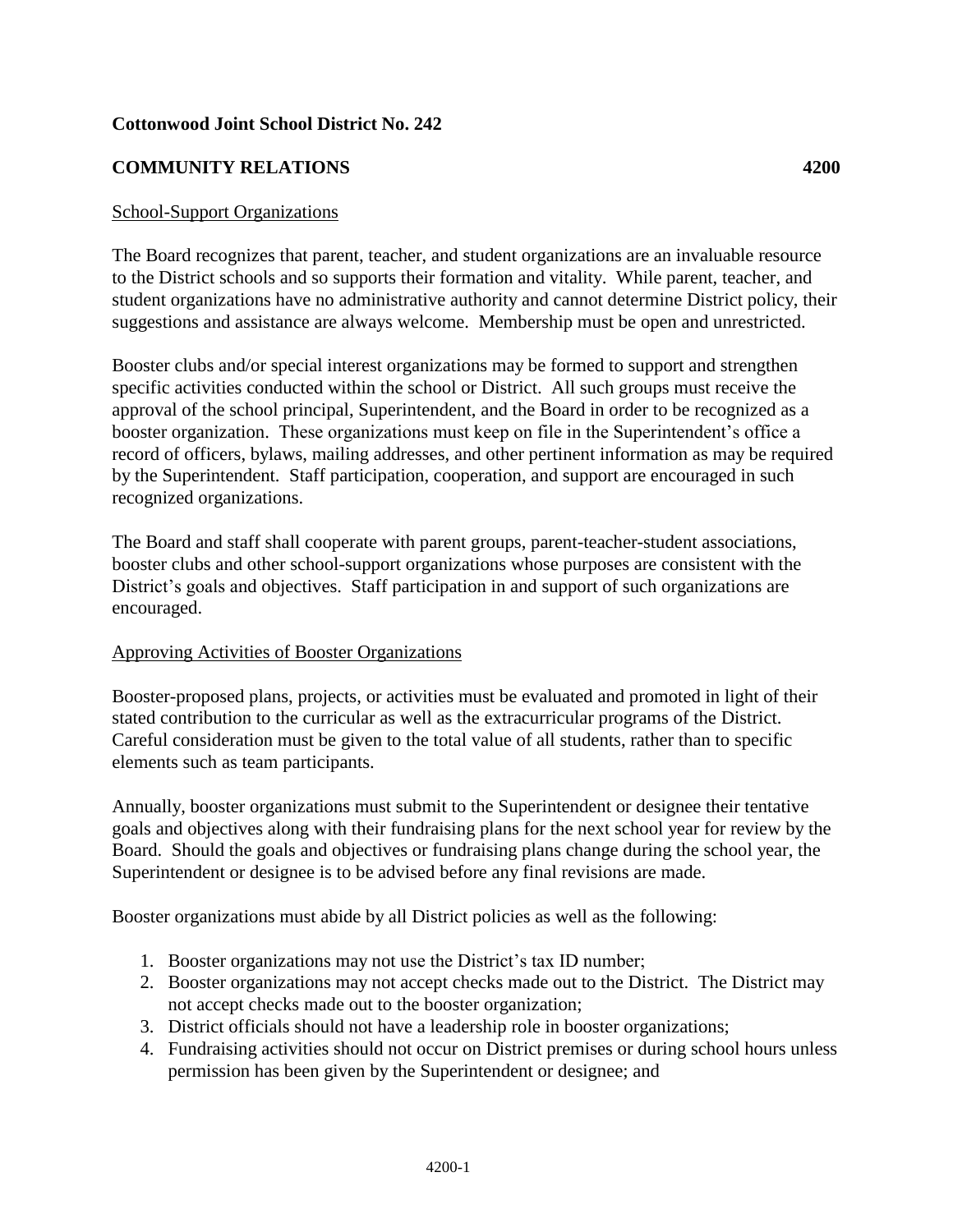5. Booster organizations must submit to the Superintendent for review and approval of annual reports on income, expenses, and balance sheets.

# Fund-Raising by School Support Groups

Fund-raising by school support groups is considered a usual and desirable part of the function of such groups. The specific fund-raising activities must be approved in advance by the principal.

The principal must be consulted prior to any expenditure of such funds. All such funds raised by school adjunct groups are to be used for the direct or indirect support of school programs. Equipment purchased by support groups and donated to the schools becomes the property of the District and may be used or disposed of in accordance with District policy and State law.

Announcements of booster organization events and activities should clearly indicate that it is sponsored by a group and not the school or District. Groups should warrant that the activities will be adequately supervised.

# Financial Records

Booster organizations shall handle their own accounting and bookkeeping procedures and maintain their own separate accounts for income and expenditures. However, each organization shall be required to submit an annual financial report to the Superintendent giving a full accounting of their financial dealings for the year including money raised and expended. The organization shall also submit to the Superintendent backup documentation. Adequate, auditable financial records shall be maintained at all times.

Booster organizations shall use a fiscal reporting period that begins July 1 and ends June 30. Only elected officers of the booster organization may be authorized to sign checks drawn on the bank account of the organization. Two signatures are required on all organization checks. Persons authorized to sign may not be related nor live in the same house. An employee of the school may not be authorized to sign checks drawn on the bank account of a booster organization operating at that school.

No member or officer of any school associated organization shall draw a salary or receive wages of any kind in connection with their work with any school associated organization with the exception that members or officers may be reimbursed for personal expenditures made on behalf of the organization to a maximum of \$1,000.00 per year as verified by actual receipts. Any school associated organization failing to submit an annual financial statement as required by this policy shall be subject to having the Board approval withdrawn and will no longer be allowed to raise funds on behalf of the schools or use the name of any school or of the District in any way, or imply that they are a school associated organization.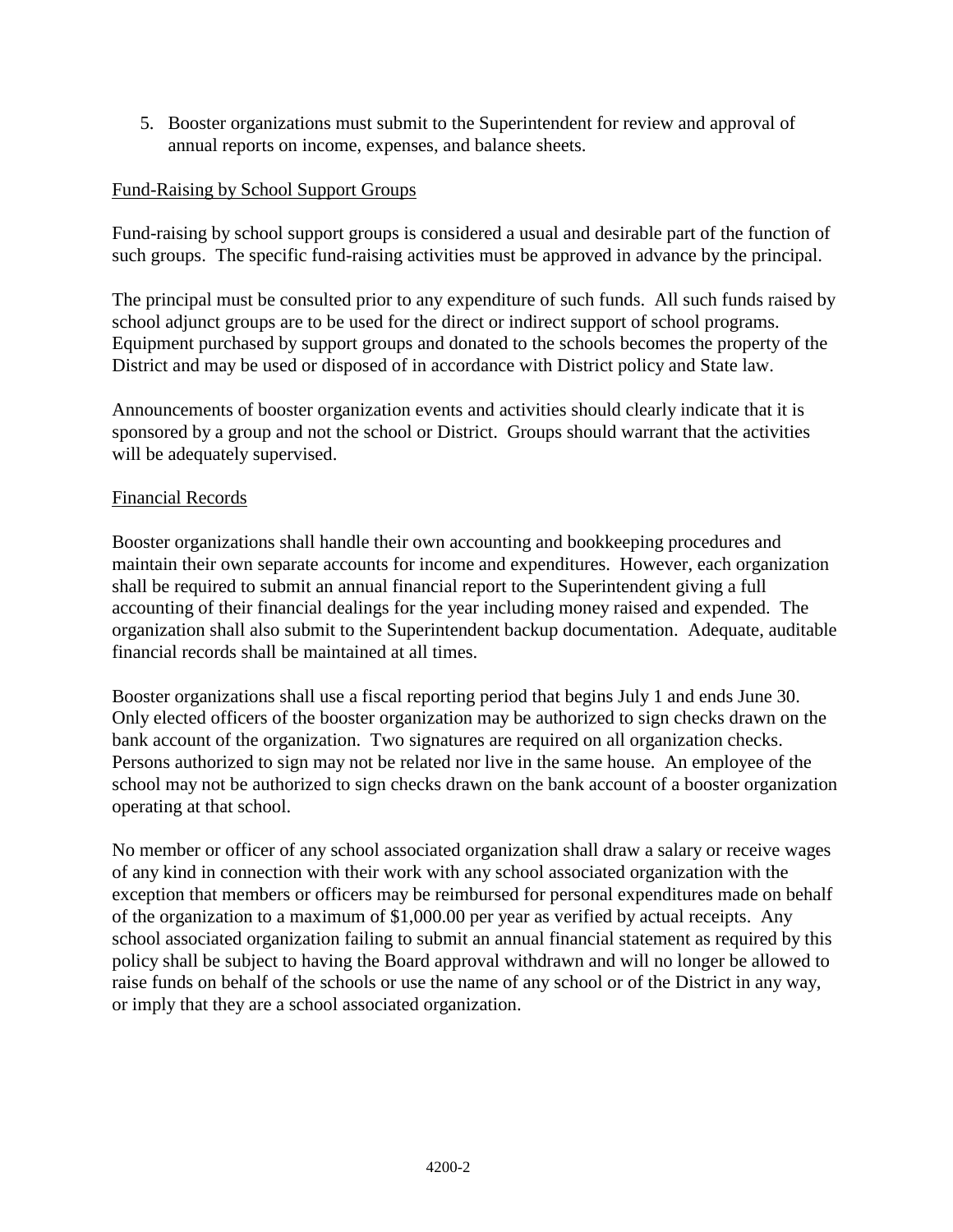# Audit

Any booster organization shall be required to conduct annual audits of their financial records. The District does not require booster organizations to hire an audit committee or qualified accountant to conduct the organization's audit.

#### Liability and Insurance

The District requires any booster organization or like organization to obtain and keep current liability insurance in the amount of \$1,000,000 naming the District as additional insureds.

#### High School Activities Association Regulations

The Idaho High School Activities Association (IHSAA) Rules and Regulations prohibit remuneration of any kind from any source outside the local School Board in return for services rendered in instructing or coaching any high school athletic team. Said prohibition shall also apply to any coach, instructor, or advisor of other teams, clubs, groups, etc. Coaches, instructors, or advisors may receive appreciation gifts from team members, students' parents, or community organizations that do not exceed the value of an IHSAA player award.

#### Parameters for Use of the District's Name, Logo or Mascot

The use of the District or any school name, logo, or mascot by booster organizations must be authorized by the Superintendent or designee. The Superintendent or designee may revoke the authorization to use the District's name, logo, or mascot if the Superintendent or designee determines that the booster organization has failed to comply with the terms of this policy or any other District policy. The Superintendent or designee will notify the booster organization in writing of the reason for the revocation. The booster organization may appeal the revocation to the Board whose decision will be final. The appeal must be filed in writing and submitted to the Board Clerk no later than five business days from the date of the Superintendent/designee's letter.

In the event a booster organization's authorization to use the District's name, logo, or mascot is revoked, the booster organization will, within three business days of the final decision, provide to the District Treasurer for deposit all of the funds in its possession.

#### Donations

Any item that a booster organization proposes to contribute to the school must meet all legal requirements, including safety codes. Before accepting any such donation, the Superintendent must ensure that funding is available to install and maintain all donated equipment, such as playground equipment, in compliance with all safety requirements. All items donated become the property of the District. While the intent of the donation will be considered, the District reserves the right to modify the use if the needs of the students or the District change.